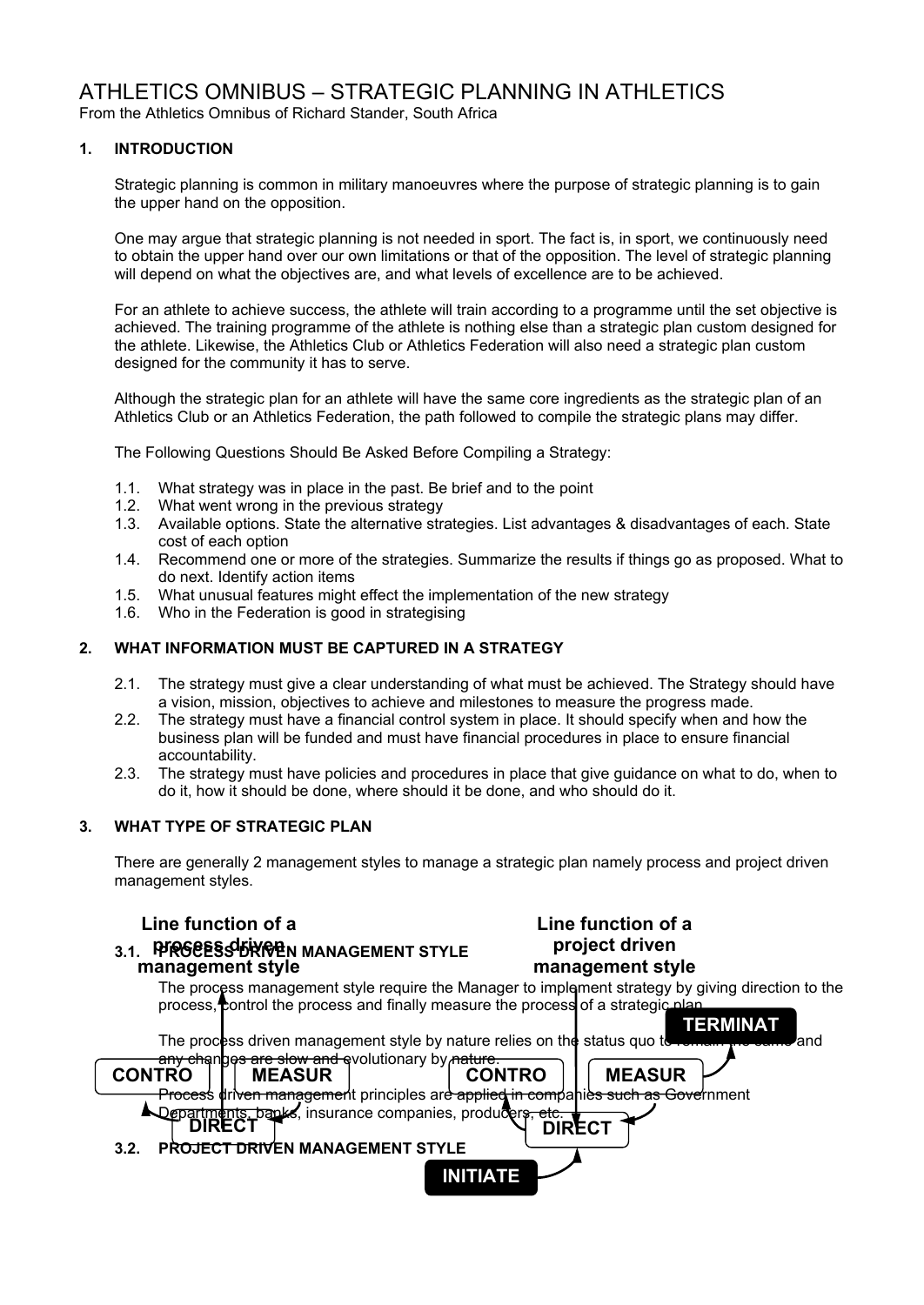In the project management style, the Manager also needs to give direction to the process, control the process and finally measure the process of a strategic plan. However, the strategic plan based on project management principles also need an initiation point and termination point.

A strategic plan based on project management principles consists of a series of projects. Each project has a clearly defined initiation point and a clearly defined termination point. The series of projects are executed in a chronological order, until the set objectives for the project is met.

Each project in the strategic plan needs to be executed effectively to provide a sound basis for the next project to build on. The project driven management style delivers results quickly and changes takes place much more frequently.

Project Management principles are normally applied by construction companies, manufacturing companies, system developers, etc.

#### **3.3. DIFFERENCES BETWEEN PROJECT AND PROCESS DRIVEN MANAGEMENT STYLES**

| <b>PROJECT BASED STRATEGY</b>              | <b>PROCESS DRIVEN STRATEGY</b>           |
|--------------------------------------------|------------------------------------------|
| Manage change                              | Manage status quo                        |
| 2. Manage new situations                   | Manage codified systems                  |
| 3. Require high management involvement     | Require low management involvement       |
| 4. Is needed when big changes must be made | Required during slow evolutionary change |
| 5. Require management on a frequent basis  | Require management by exception          |

#### **4. CHALLENGES TO IMPLEMENT A PROJECT BASED STRATEGY**

When improvements, changes, results and return on investments are needed fast and effective, as it is the case in sport, a project based strategy is advised. However, government departments generally operate on process driven management principles.

The potential is always there for sport and government to be in conflict with each other if the difference between process driven and project driven strategies are not clearly understood by both parties.

In sport, a project based strategic is better than a process based strategy because:

- 4.1. Success is achieved much faster
- 4.2. The rate of change is much faster
- 4.3. A specific area within a total strategy can be micro-managed or modified if needed
- 4.4. Quality and performance is much easier to measure
- 4.5. The budget (income/expense) is much easier to control
- 4.6. Time can be managed<br>4.7. Risks are much less are
- 4.7. Risks are much less and damage (errors) can be localized and contained

A project based strategic has the following challenges during implementation:

|               | <b>Challenge of project based strategy</b>                                                                  | <b>Solution</b>                                                                                                                                                                                |
|---------------|-------------------------------------------------------------------------------------------------------------|------------------------------------------------------------------------------------------------------------------------------------------------------------------------------------------------|
|               | It requires a change in management<br>styles and is bound to be met with<br>resistance.                     | The advantageous must be motivated before any change<br>in management styles is proposed. Prospective<br>participants must be convinced that they will benefit from<br>the change.             |
| $2^{\circ}$   | Cross-functional activities will take<br>place and may lead to conflict among<br>the staff                  | Regular alignment meetings must take place and cross-<br>functional activities must be pointed out. Use staff that can<br>multi task in areas where cross functional activities takes<br>place |
| $\mathcal{S}$ | Deadlines must be met and the staff<br>will experience pressure in meeting<br>them                          | Incentives must be implemented to encourage staff to<br>meet deadlines                                                                                                                         |
|               | 4. There are systems within systems<br>(micro cycles and macro cycles) and<br>can be experienced as complex | During alignment meetings, the purposes of micro cycles<br>within macro cycles must be explained and clarified                                                                                 |
| 5.            | The outcome can change the future<br>and can cause uncertainty                                              | The benefits of the changed outcomes must be explained<br>to everybody involved before implementation starts                                                                                   |
| 6.            | Bad decisions can be made if                                                                                | Information must be provided during alignment meetings.                                                                                                                                        |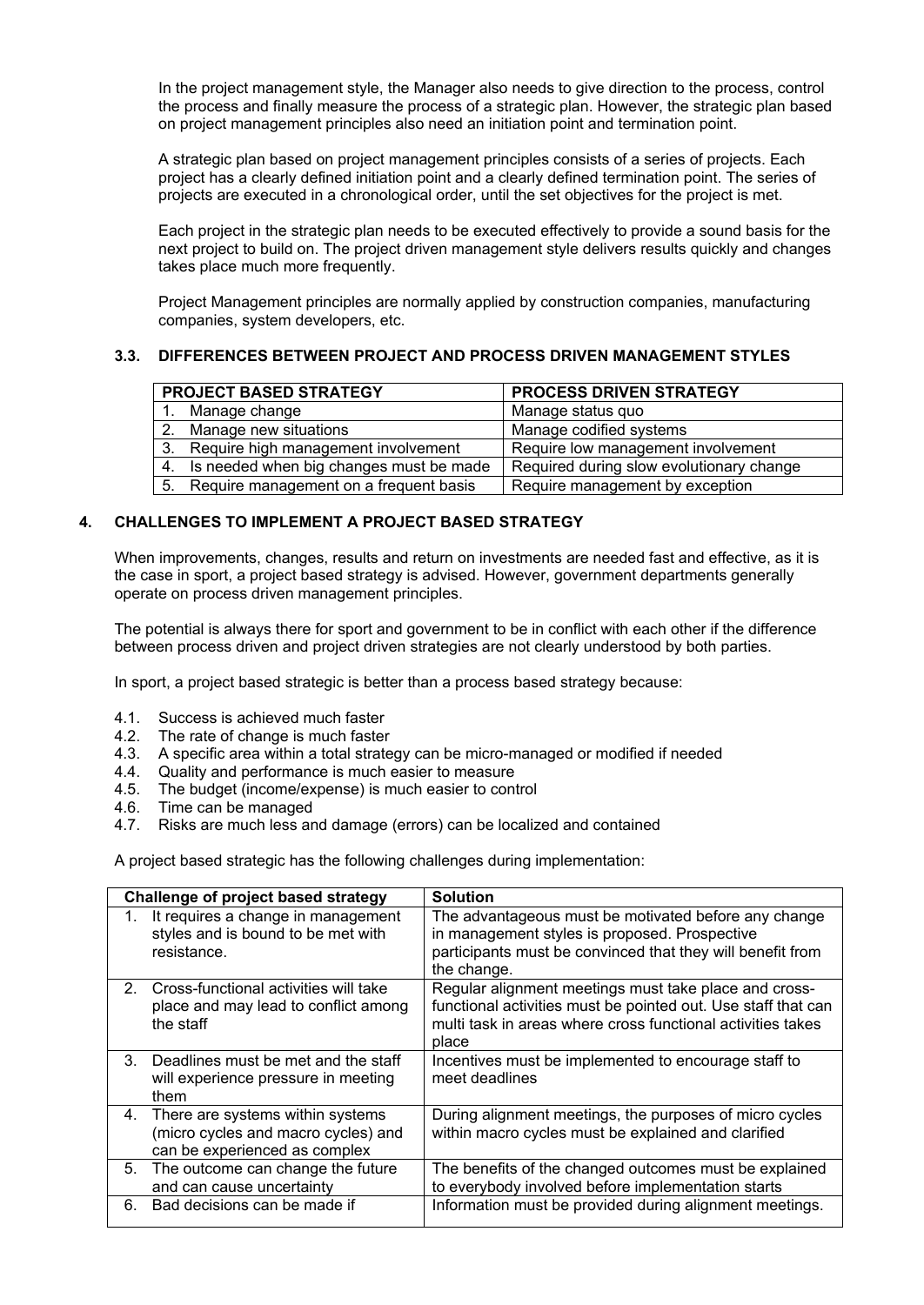|    | information is not available or staff do<br>not want to compromise    | Staff that does not want to compromise must be moved to<br>other projects where they are more comfortable                                                                  |
|----|-----------------------------------------------------------------------|----------------------------------------------------------------------------------------------------------------------------------------------------------------------------|
|    | If people are not managed effectively,<br>the project can fail        | Regular alignment meetings needs to take place to<br>compare progress made, and steps must be taken<br>promptly if someone falls behind.                                   |
| 8. | Paperwork increase significantly and<br>drain management time         | Keep paperwork factual and record decisions taken, rather<br>than recording the discussions. As far as possible, contain<br>the content of documents to a 1 pager.         |
| 9. | Strategies require standardization<br>which can lead to inflexibility | Focus on the outcome of the projects rather than on the<br>process. Standardization improves familiarity with strategy<br>and speed up implementation with fewer mistakes. |
|    | 10. Benefits are only seen when projects<br>are completed.            | Set milestones that will measure progress of the project<br>regularly. Keep the staff up to date as the milestones are<br>reached.                                         |

## **5. THE CORE FUNCTION OF A STRATEGY**

It is important that all parties involved in the implementation of a strategy must have a clear understanding of what must be achieved while implementing the strategic plan.

- The overall strategic plan of the athlete should add value to the core functions of the club, school etc.
- The overall strategy of the club, school etc. in turn should add value to the core functions of the Federations operating within a country.
- Finally the overall strategy of the Federations should add value to the core functions of the International Federations e.g. IAAF, IOC, etc.

It is therefore important that a Constitution, Memorandum of Agreement, Guidelines, etc. is in place which will give direction to all the strategic plans designed at the various levels of participation, administration etc. within the sport.

It is also important that the core functions in the Constitutions, Memorandum of Agreements, Guidelines, etc. at the various levels of the sport, should be the same to ensure a smooth transition from one level of excellence to another. An overall Strategic Plan will cover the following core functions:

#### **5.1. MARKETING STRATEGY**

| The Athlete Will:                                      | The Club Will:                                                       |           | <b>The Federation Will:</b>                             |
|--------------------------------------------------------|----------------------------------------------------------------------|-----------|---------------------------------------------------------|
| Contact his/her nearest<br>club, notifying the club of | Contact its nearest<br>Federation, notifying the                     |           | Contact the International<br>Federation, notifying them |
| his/her desire to participate                          | Federation of its desire to                                          |           | of its desire to represent                              |
| in the sport.<br>Specify what services                 | represent the participants<br>in its community.                      |           | the participants in its<br>country.                     |
| he/she requires from the<br>club.                      | Inform its community what<br>$\bullet$<br>products & services it can | $\bullet$ | Inform its clubs what<br>products & services it can     |
|                                                        | provide.                                                             |           | provide.                                                |

#### **5.2. OPERATIONS STRATEGY**

| The Athlete Will:                                                                                         | The Club Will:                                                                                                           | The Federation Will:                                                                                                                    |
|-----------------------------------------------------------------------------------------------------------|--------------------------------------------------------------------------------------------------------------------------|-----------------------------------------------------------------------------------------------------------------------------------------|
| Notify the club which<br>services of the club will be<br>needed e.g. competition<br>opportunities, social | Notify the Federation how<br>$\bullet$<br>many athletes are affiliated<br>to the club and what<br>services/ products are | Notify the International<br>٠<br>Federation how many<br>athletes are affiliated to the<br>club and what services/                       |
| gatherings, club clothing,<br>etc.<br>Become a member of the<br>club that meets his/her<br>requirements.  | needed.<br>Notify its members what<br>services/ products will be<br>provided and when it will<br>be provided.            | products are needed.<br>Notify its members what<br>$\bullet$<br>services/ products will be<br>provided and when it will<br>be provided. |

#### **5.3. STAFFING STRATEGY**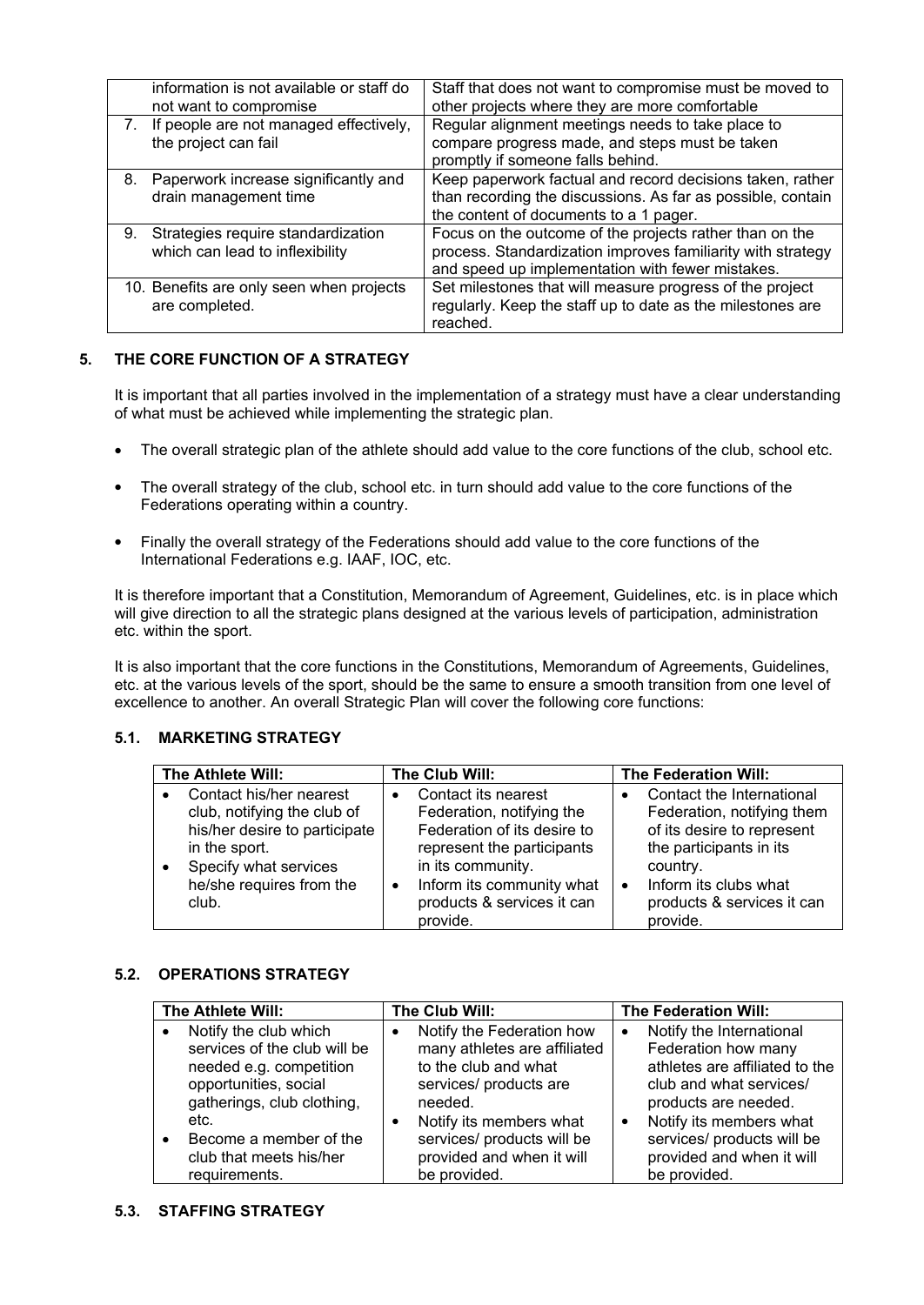| The Athlete Will:        | The Club Will:            | The Federation Will:      |
|--------------------------|---------------------------|---------------------------|
| Appoint a Manager and/or | Nominate an               | Nominate an               |
| a Coach to assist with   | Executives/Managers to    | Executives/Managers to    |
| his//her preparation     | take care of the needs of | take care of the needs of |
|                          | their Members             | its Clubs                 |

## **5.4. FINANCIAL STRATEGY**

| The Athlete Will:                                                                          | The Club Will:                                                                          | The Federation Will:                                                                  |
|--------------------------------------------------------------------------------------------|-----------------------------------------------------------------------------------------|---------------------------------------------------------------------------------------|
| Budget for all expenses<br>that the athlete will be<br>incur during his/her<br>preparation | Budget for all the projects<br>that will take place to meet<br>the needs of its Members | Budget for all the projects<br>that will take place to meet<br>the needs of its Clubs |

## **5.5. INFORMATION TECHNOLOGY STRATEGY**

| The Athlete Will:                                                                                        | The Club Will:                                                                                                                          | The Federation Will:                                                                                                     |
|----------------------------------------------------------------------------------------------------------|-----------------------------------------------------------------------------------------------------------------------------------------|--------------------------------------------------------------------------------------------------------------------------|
| Obtain membership to all<br>information sources that<br>can assist the athlete in<br>his/her preparation | Create a network of<br>$\bullet$<br>contact details that can be<br>used to keep all members<br>informed with the latest<br>information. | Create a network of<br>contact details that can be<br>used to keep all Clubs<br>informed with the latest<br>information. |

#### **5.6. DEVELOPMENT STRATEGY**

| The Athlete Will:      | The Club Will:         | The Federation Will:        |
|------------------------|------------------------|-----------------------------|
| Continuously adapt the | Continuously seek<br>٠ | Continuously seek           |
| preparation programmes | methods to improve the | methods to improve the      |
| to maximize the        | club's service to its  | Federation's service to its |
| performance level.     | members.               | clubs.                      |

#### **5.7. EDUCATION OUTREACH STRATEGY**

| The Athlete Will:             | The Club Will:               | The Federation Will:         |
|-------------------------------|------------------------------|------------------------------|
| Continuously improve          | Continuously organize        | Continuously organize        |
| his/her level of education,   | education projects to        | education projects to        |
| live skills, etc. to ensure a | improve the skills levels of | improve the skills levels of |
| balanced personality          | its members.                 | its Clubs.                   |

#### **6. COMPILE A STRATEGY**

Before a strategy can be compiled, the Federation's strengths, weaknesses, opportunities and threats (SWOT Analysis) must be determined.

The point of reference during the initial stages of the Strategic Planning Sessions will be policy documents such as the Federation Constitution, Memorandum of Agreement, etc.

Documents that are useful when objectives and milestones in a strategy are defined, are regulatory documents such as the Fixtures List, Technical Standards, Results, Performance Ranking Lists, Selection Criteria, Affiliation procedures, etc.

A fully developed strategy should consist of a:

- Short term strategy with 1 year objectives to achieve
- Medium term strategy with 5 year objectives to achieve
- Long term strategy which may require policy/constitutional statements such as the mission or vision

## **6.1. THE STRATEGIC MODEL**

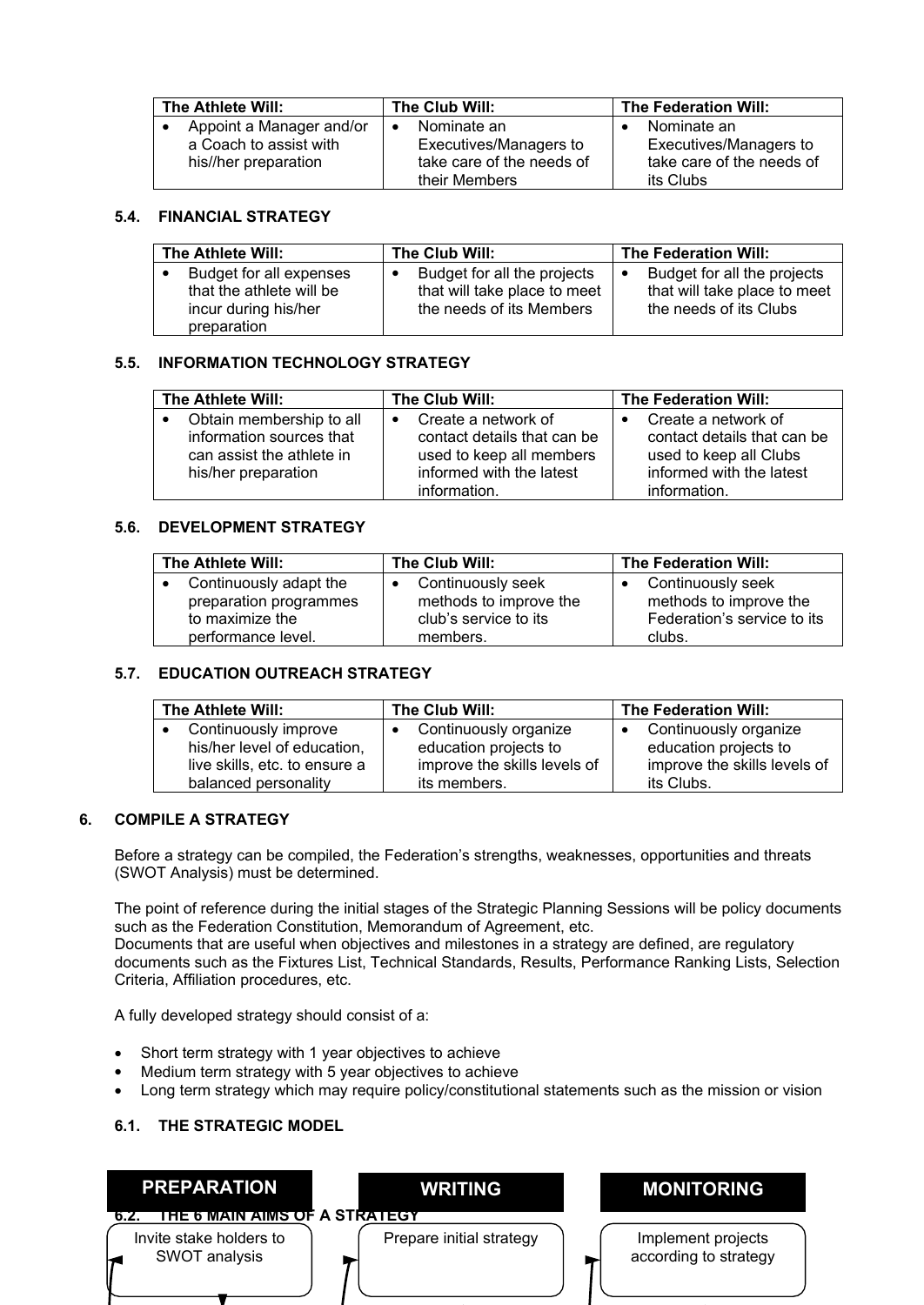- 6.2.1. Planning Plan a systematic and logical series of projects that will add value to the Federation's Constitution
- 6.2.2. Co-ordination Co-ordinate the various project to ensure that all projects target the same outcome
- 6.2.3. Communication Regularly communicate the objectives of strategy as well as progress made in implementing the strategy to all members of the strategic team
- 6.2.4. Motivation Regularly motivate the strategic team to achieve the Federation and individual goals
- 6.2.5. Control Control the activities by measuring progress against the strategy and adjust where necessary
- 6.2.6. Evaluation Provide a framework to evaluate the performance of the strategic team according to individual and Federation targets.

## **6.3. THE STRATEGIC MODEL IMPLEMENTED ACCORDING TO A CALENDAR YEAR**

|              | Mav | June | July | Aua | Sept | Oct | Nov | Dec | Jan | Feb | Mar | Apr |
|--------------|-----|------|------|-----|------|-----|-----|-----|-----|-----|-----|-----|
| Last<br>vear |     | 00   | 00   |     |      |     |     |     |     |     |     |     |
| This<br>vear | 000 | 000  | 000  | 000 | 000  | 000 | 000 | 000 | 000 | 000 | 000 | 000 |
| Next year    |     | 00   | 00   |     |      |     |     |     |     |     |     |     |

KEY: 0-Preparation; 00-Writing; 000-Monitoring

#### **6.4. THE STRATEGIC MODEL FROM CLUB TO INTERNATIONAL COMPETITIONS**

|               | May | June | July | Aug | Sept | Oct | Nov | Dec | Jan | $\mathsf{e}_{\mathsf{e}_{\mathsf{b}}}$ | Mar | Apr |
|---------------|-----|------|------|-----|------|-----|-----|-----|-----|----------------------------------------|-----|-----|
| Clubs         |     |      |      |     |      |     |     | 00  |     |                                        | 00  |     |
| National      |     |      |      |     |      |     |     |     |     |                                        |     | 00  |
| International |     |      |      | 00  |      |     |     |     |     |                                        |     |     |

KEY: 0-Preparation Competitions; 00-Championships

#### **7. DIFFERENT TYPES OF PROJECTS USED IN A PROJECT BASED STRATEGY**

A project based strategy will consist of:

#### **7.1. INDIVIDUAL PROJECTS**

Individual projects are of a short duration and is normally assigned to a single individual who may be acting as a Project Manager e.g. to appoint a Committee that will monitor and update national/club records been broken.

#### **7.2. STAFF PROJECTS**

Staff projects are executed by a specific Department or Committee and works best if only 1 function is assigned to a Department, Committee. e.g. to maintain a data base of all affiliated members.

#### **7.3. SPECIAL PROJECTS**

Special projects are temporary by nature to address certain primary functions and are of short duration, e.g. a coaching course to upgrade the skills level of coaches.

#### **7.4. MATRIX PROJECTS**

Most projects will operate as a matrix project and operates on various departments, Commissions and Committees working together. It requires input from a large number of people and usually controls a large number of resources. An example is where the Competition LOC's, Selectors, Colours Committee, etc all work together to prepare a team for the national Championships. Matrix projects are:

- 7.4.1. Complex (Micro projects within a macro project)
- 7.4.2. Interdepartmental e.g. engage both policy and operational staff